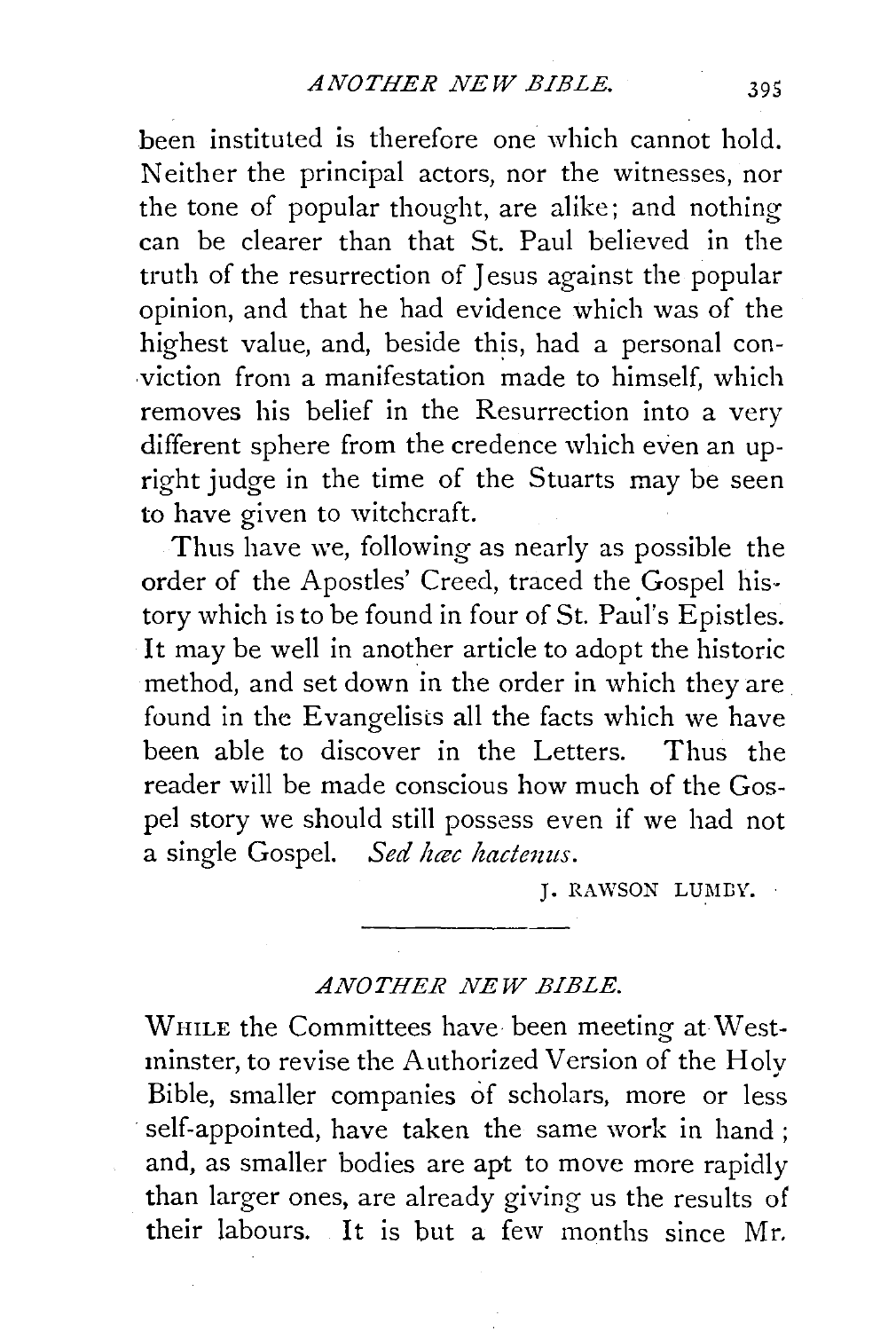Sanday reviewed in the pages of this Magazine, with much deserved commendation, the New Bible produced by the united labours of Messrs. Cheyne, Driver, Clarke, and Goodwin; and now already another Bible<sup>1</sup> is before us, which we owe to the conjoint toils of Dr. S. G. Green and Dr. Jacob on the New Testament, and of Dr. Gotch and the late Dr. Benjamin Davies on the Old Testament- the two last-named gentlemen ranking high among the most eminent Hebraists of the present generation ; while the whole volume has had the benefit of the general supervision of Mr. Joseph Gurney, who has devoted many years to the work of translation and revision.

The distinctive feature of the former of these Bibles is that, while it accepts the Authorized Version as its text, underneath the text there flow two series of notes, in the one of which the various *readings*  of the Original Manuscripts are recorded, and in the other the various *renderings* of difficult or disputed passages suggested by the ablest critics and commentators of every school. In the latter, these variations both of reading and rendering, in so far as they are approved, are introduced into the text itself, instead of being relegated to foot-notes-a feature which, while it greatly adds to the responsibility of the editor and revisers, relieves the reader of much labour and trouble. In short, while in the earlier published work we have an edition of the Authorized Version of the Bible enriched by a double series of valuable annotations, in this later volume we have a new translation of an amended text-in fact, a new Version- of the Bible.

*•* Revised English Bible. London: Eyre and Spottiswoode.

396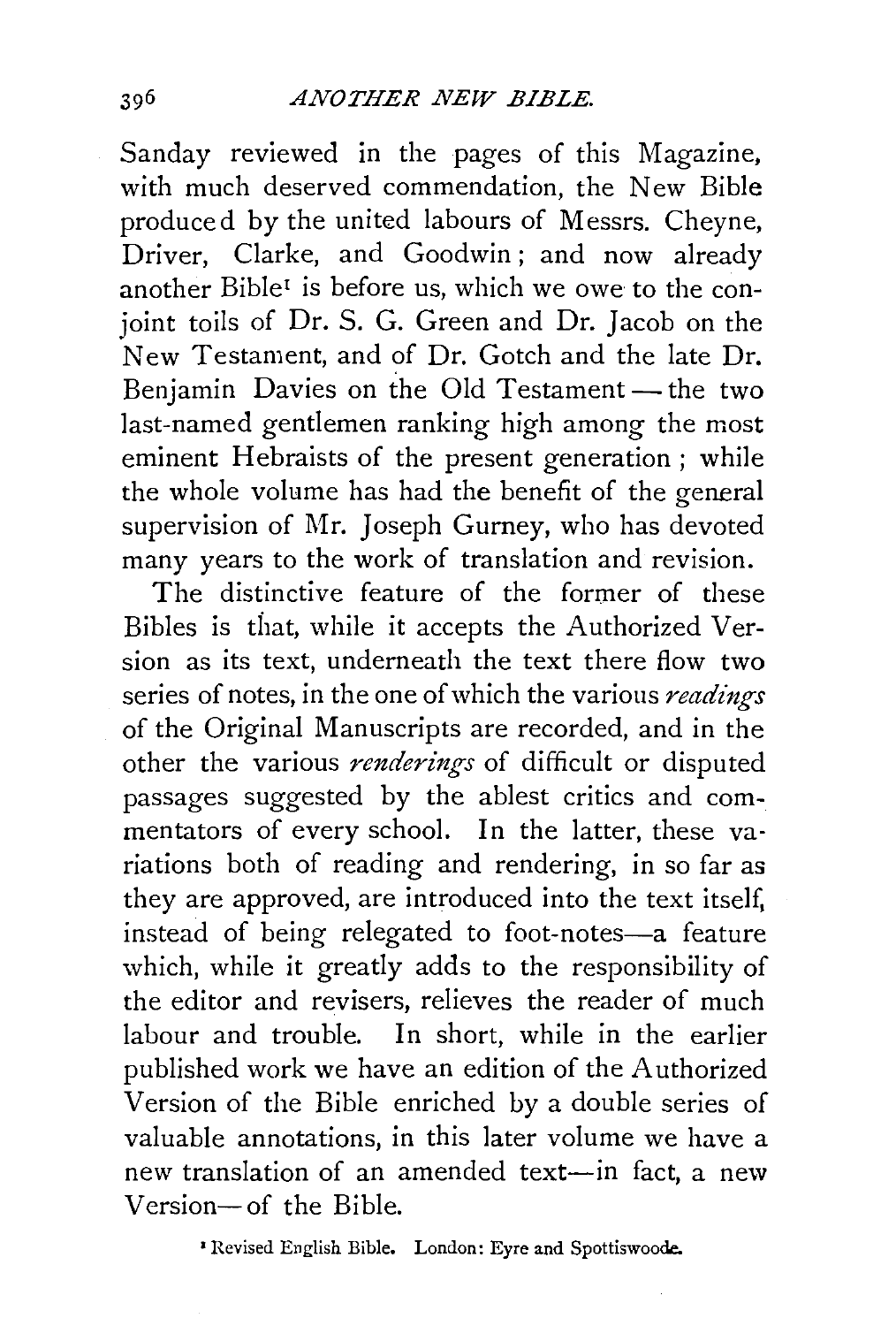Nor is this the only distinctive feature of what, for brevity's sake, we may call Mr. Gurney's Bible. Among others, I may mention these. (I) The whole contents of the Bible have been re-arranged in sections and paragraphs, so as to bring out the main flow and connections of thought, hidden at times by the arbitrary and often injudicious divisions into Chapter and Verse. (2) The poetical books of Scripture, and portions of books, are printed as poetry-an arrangement which of itself serves to enhance the force and beauty of many of the noblest passages of Holy Writ. (3) In this New Translation special attention has been given to the grammar of the Bible, to the exact force of tenses, articles, prepositions, and. those connecting particles, or particles of logical transition, on which the course and cogency of an argument greatly depend; and, moreover, where the niceties of grammar and logic demand a change, it is claimed for the revisers that they have studied to preserve the fine English idiom, the charm of style, which characterizes our Authorized Version. And (4) a few good and useful maps are appended to the volume.

After a careful examination, I have pleasure in reporting that, on the whole, with one partial exception perhaps, the laws and aims which governed this new revision of the Bible have been thoroughly well carried out, so well carried out that every student of the Bible will gather valuable help from it. · The grammatical niceties of the Original *are* far more closely followed than in the Authorized Version. The rendering is much more exact; and at times a new complexion is given to passages of the gravest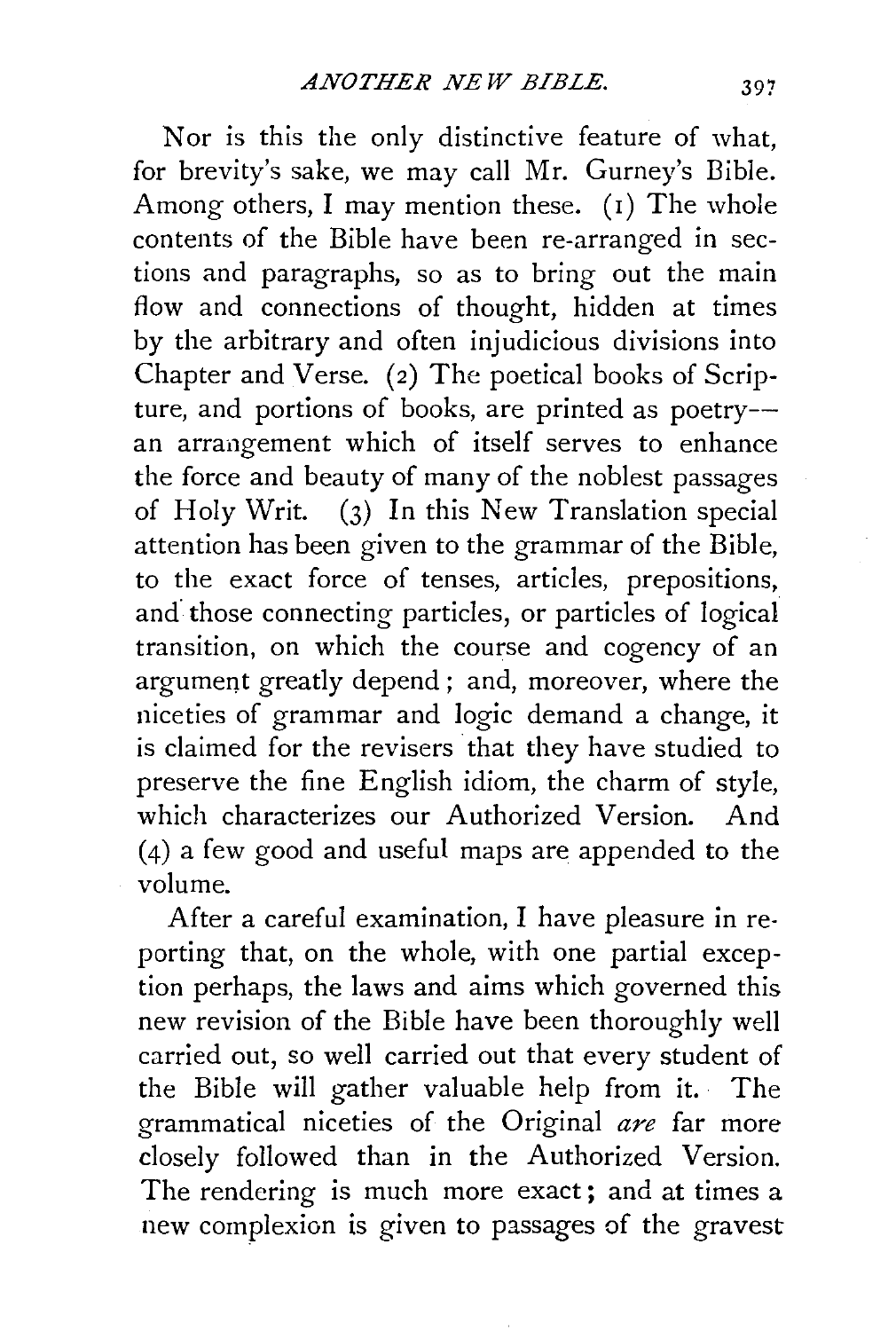moment by a stricter adherence to the Hebrew or Greek: as, for instance, in St. John iii. 16-19, where by substituting the verb "to judge" for the verb " to condemn " a new and more Christian sense is given to the passage, and its connection with the whole discourse of our Lord is more clearly brought out. The re-arrangement of the contents of the Bible in sections and paragraphs is eminently thoughtful and judicious, and constantly enables the reader to avoid the obscurities created by the Chapter-and-Verse divisions: *e.* g-., that most maladroit separation of the last verse of St. Matthew xix. from the first sixteen verses of Chapter xx. And, chief point of all, the emendations introduced into the text of Scripture are made in a reverent and conservative spirit. Many readings and renderings which carry a great weight of authority, and some that I myself should gladly have seen adopted, appear only in the margin. For the most part, at least, it is only indisputably erroneous readings and confessedly inadequate renderings which are corrected in the text of this Translation.. No one need fear to find in it many, or large, or dubious, or violent, changes. For scholars and students the Bible of Mr. Cheyne and his associates is still the better book; but the myriads of intelligent and devout readers of the Word to whom the mysteries of MSS. Versions, Authorities, &c., are unknown, and the labour of consulting and weighing foot-notes and interpreting abbreviations is formidable and unwelcome, will do wisely to possess themselves of Mr. Gurney's revision. They will find much help in it, and learn much from it that they need to know.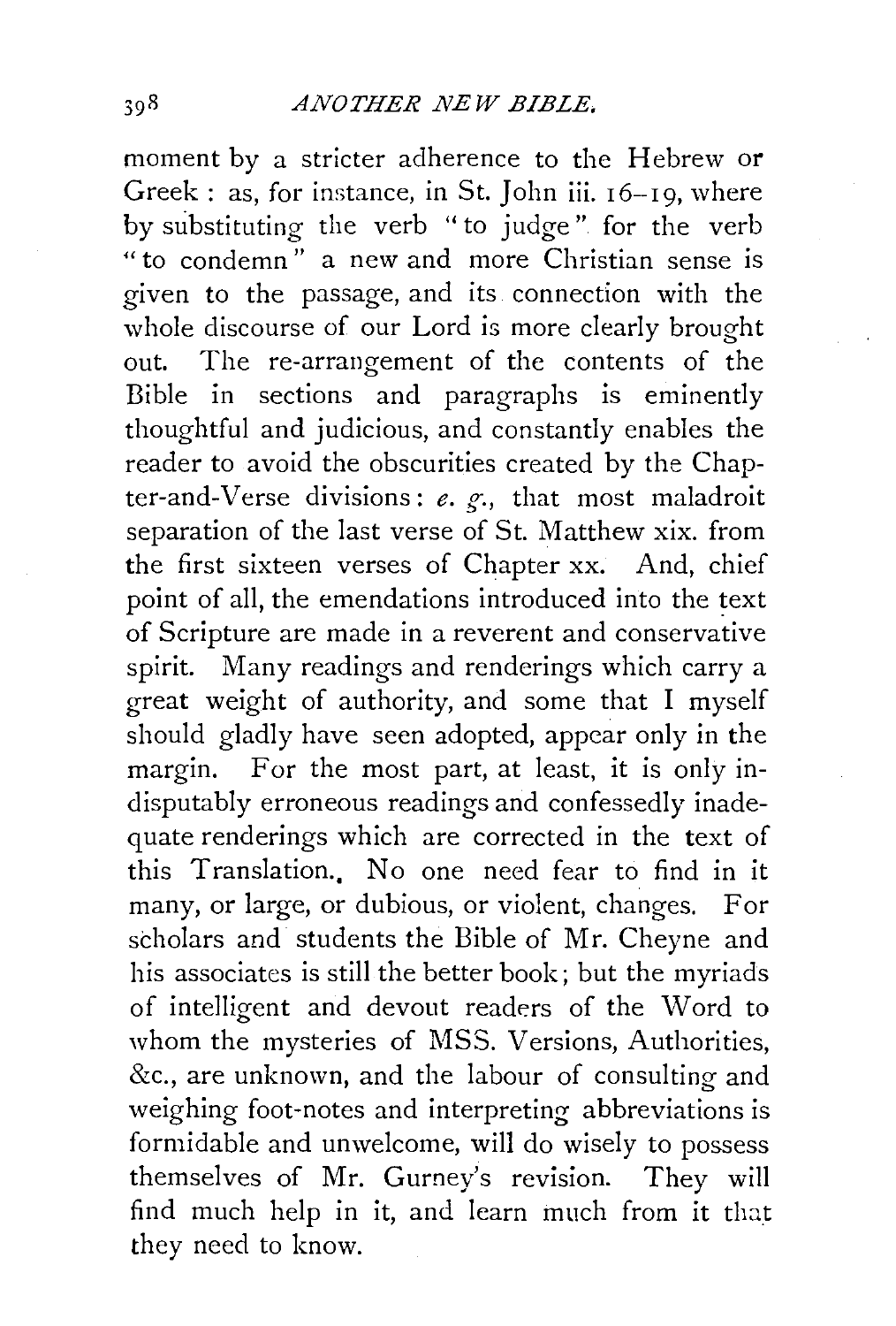The point on which I think the success of the revisers most doubtful is in their endeavour to preserve the fine idiom, the charm of style, which endears the Authorized Version to all English-speaking men. It is true that, as a rule, they retain its words and idioms; but where they depart from itas now and then they do necessarily, and now and then quite unnecessarily — their renderings are not always of the happiest. For example, the closing phrase of I Kings xviii. 29 runs in our Authorized Version, " *There was neither voice, nor any to answer*, nor any that regarded." What is gained, even in accuracy, for substituting for this fine, familiar, and musical phrase, such a rendering as, " *There was no voice, nor answerer, nor attention*"? What is lost is only too obvious. So, again, the coarse Hebrew idiom employed in I Samuel xxv. 22, and elsewhere. and retained in our Authorized Version in its bluntest form, so that it becomes almost impossible to read in public several of the finest Chapters in the Historical Books of the Old Testament, must of necessity be altered in any new Version. But though the sense be given accurately enough in the new rendering, *"If I leave till the morning light one male,"* is not that .a somewhat poor and bald idiom ? The words do not fall finely and satisfactorily on the ear. Even so slight an alteration as, " If I leave till the morning light *a single male;"* or, better still, the mere transposition, " If *I leave one male till the morning light*," would, I think, be an easy and obvious improvement.

Nor are the other leading aims of this Version invariably, though they are commonly, quite reached,